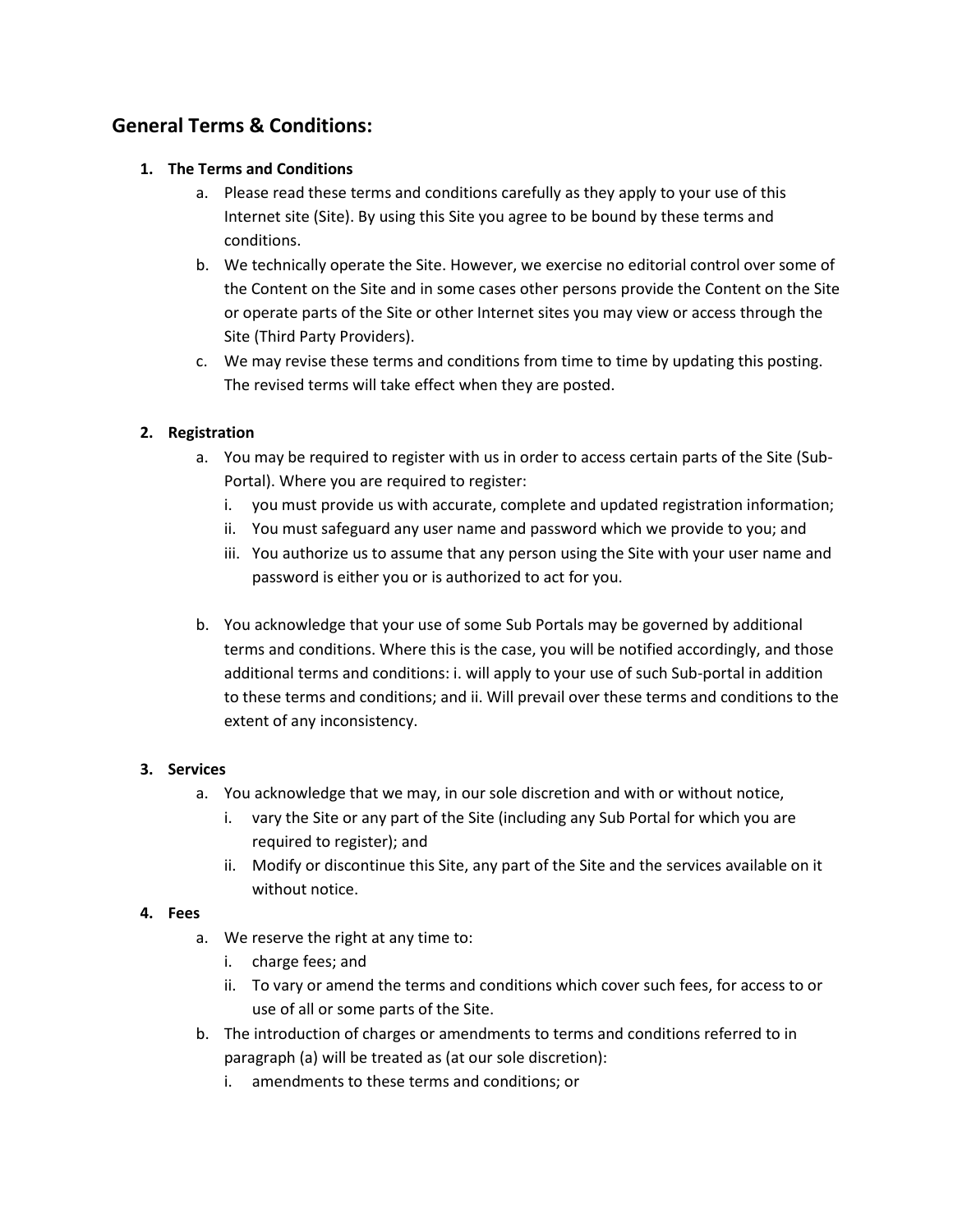ii. The introduction of, or amendments to, terms and conditions which govern a Subportal, and you will be notified and bound by those new or amended terms and conditions accordingly.

# **5. Site Content**

- a. You acknowledge that Content on the Site is subject to copyright and possibly other intellectual property rights (Intellectual Property Rights).
	- i. Unless you are expressly authorized by law you must not yourself, or participate in or permit any other person, to:
	- ii. sell, reproduce, distribute, modify, display, publicly perform, prepare derivative works based on, repost or otherwise use any of the Content in any way for any public or commercial purpose without our prior written consent; or
	- iii. use any Content on any other Website or in a networked computer environment for any purpose; or
	- iv. reverse engineer any Content consisting of downloadable software; or otherwise infringe the Intellectual Property Rights of any person in using the Site or any Content.
- b. Nothing you do on or in relation to the Site will transfer any Intellectual Property Rights to you or license you to exercise any Intellectual Property Rights unless this is expressly stated.

# **6. Your Use of the Site**

- a. You must not Post any Content that:
	- i. you do not have the right to post;
	- ii. is defamatory or in contempt of any legal or other proceedings;
	- iii. is misleading or deceptive;
	- iv. incites hatred or discrimination against any group of persons being a group defined by reference to colour, race, sex, origin, nationality or ethnic or national origins;
	- v. denounces religious or political beliefs;
	- vi. includes religious or political material which is or is likely to be offensive;
	- vii. is indecent, obscene, vulgar, pornographic, offensive or of doubtful propriety;
	- viii. is of a menacing character;
	- ix. is likely to cause annoyance, inconvenience or anxiety;
	- x. is likely to encourage crime, public disorder, violence or hatred;
	- xi. is likely to damage public health, safety or morals;
	- xii. infringes any copyright, trade mark, patent or other intellectual property right of another person;
	- xiii. contains any unsolicited or unauthorised advertising or promotional material;
	- xiv. contains viruses or similar software or data which is designed to interrupt, destroy or limit the functionality of any computer software or hardware; or
	- xv. impersonates any person or misrepresents your relationship with any person.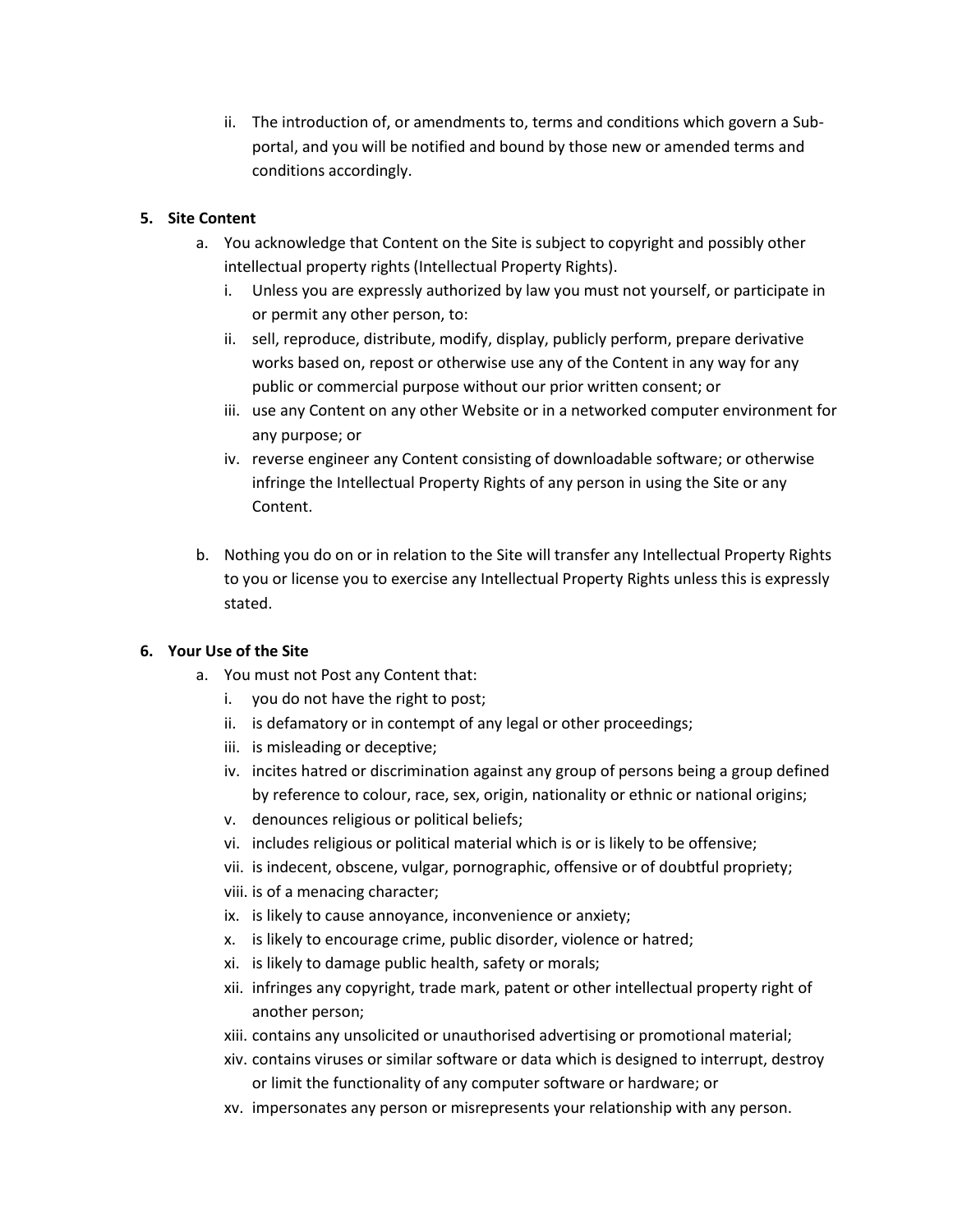- b. You must not:
	- i. disrupt or interfere with the Site or servers or other software, hardware or equipment connected to or via the Site;
	- ii. violate any Applicable Law relating to your use of the Site; or
	- iii. collect or store personal data about other users of the Site

### **7. Other User Content**

- a. The Site may contain Content uploaded, posted, emailed or otherwise electronically transmitted ("Posted", and to "Post" shall be construed accordingly) by users of the Site, including you ("User Content").
- b. We do not monitor or exercise editorial control over User Content. However, we reserve the right: i. to access or examine any User Content; and ii. at our discretion move, remove or disable access to User Content which we consider, in our sole opinion to breach any Applicable Law or to be otherwise unacceptable.
- c. In relation to any Content Posted by you, you grant us a perpetual, irrevocable, royaltyfree licence throughout the world to use, reproduce, modify, adapt, publish, translate, sublicense, create derivate works from, incorporate in other works (whether electronic or not), distribute, perform and display such Content, whether in whole or in part.
- d. You acknowledge that we may remove Content Posted by you in accordance with any applicable guidelines, such as guidelines relating to period of storage or the maximum disc space which is allotted to you.

# **8. Third Party Providers**

- a. You acknowledge that:
	- i. parts of the Site; and
	- ii. parts of the Content, are provided or maintained by Third Party Providers and not by us.
- b. Your correspondence or dealings with any Third Party Provider are solely between you and that Third Party Provider, and you agree that we will not be liable or responsible for any loss or damage of any sort incurred as the result of such dealings.

#### **9. Links and Advertisements**

- a. a. We have not reviewed all of the sites linked to this Site and are not responsible for the content or accuracy of any off-site pages or any other sites linked to this Site (including without limitation sites linked through advertisements or through any search engines).
- b. Some links which appear on the Site are automatically generated, and may be offensive or inappropriate to some people. The inclusion of any link does not imply that we endorse the linked site, and you use the links at your own risk.
- c. Your correspondence or dealings with, or participation in promotions of, advertisers on the Site are solely between you and such advertisers.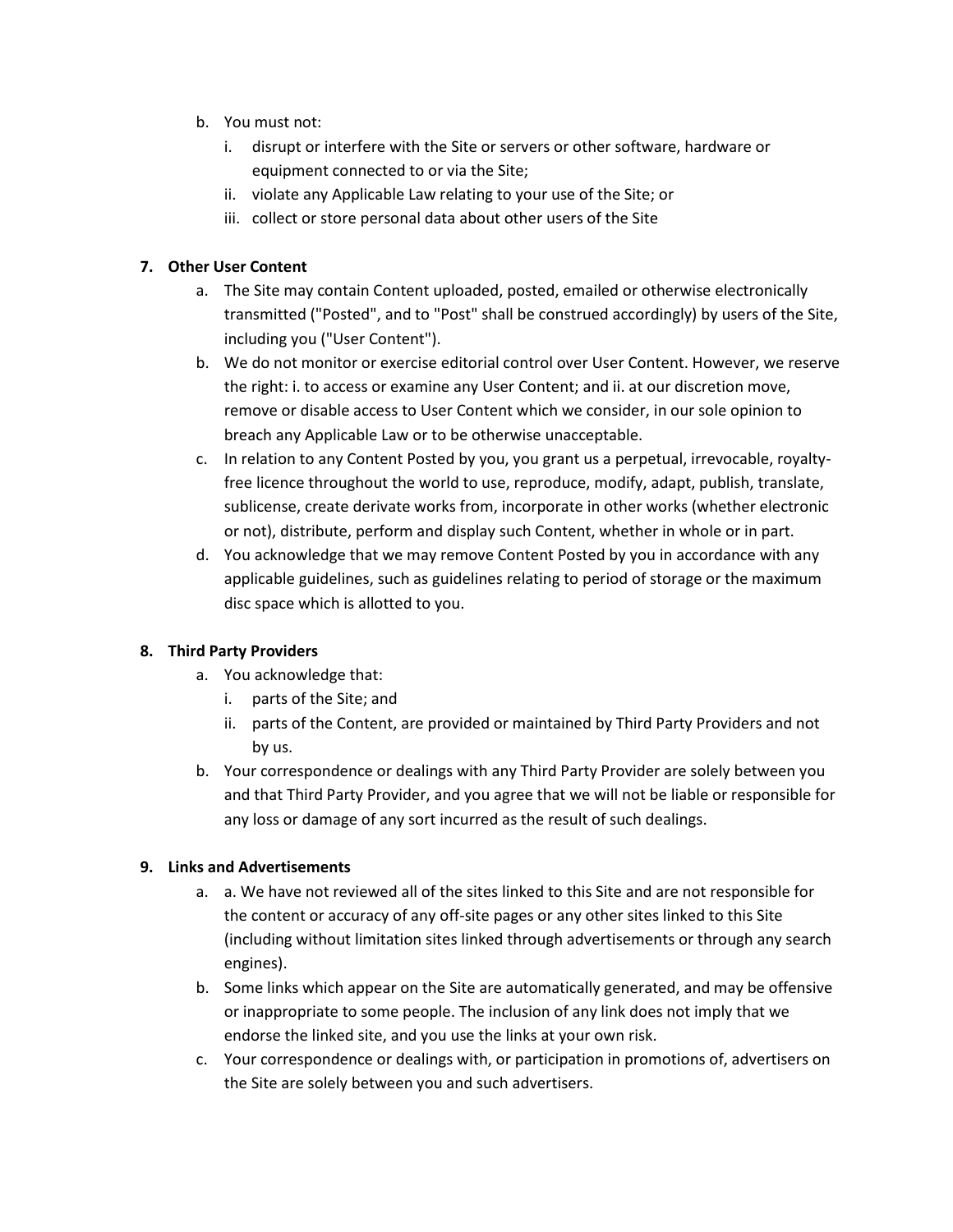d. We will not be liable or responsible for any loss or damage of any sort incurred as the result of any such dealings or as the result of the presence of advertisements on the Site.

#### **10. Personal Data and Cookies**

- a. In using the Site you may give us "personal data" as defined in the Personal Data Privacy Ordinance (Personal Data (Privacy) Ordinance). You have certain rights in this personal data. By using this Site you grant us the consent to use your personal data in accordance with our [Privacy Statement](http://www.hkt.com/Privacy+Statement?language=en_US).
- b. During your use of the Site, we may issue to and request from your computer blocks of data known as "cookies". You must not alter any cookies sent to your computer from the Site and you must ensure that your computer sends correct and accurate cookies in response to any relevant request from the Site.
- c. We may, either directly or via third-party advertising companies (such as DoubleClick) to serve ads on our web site and other web sites. These companies may use information (not including your name, address, email address or telephone number) about your visits to this and other web sites in order to measure advertising effectiveness and to provide advertisements about goods and services of interest to you. To find out more about the use of cookies and the information-gathering practices and opt-out procedures of DoubleClick, please click [here.](https://www.doubleclickbygoogle.com/)
- d. We may use web analytic service and tools developed by us or provided by Third Party Providers (e.g. Google Analytics provided by Google, Inc.) on the Site to help us monitor and analyse visitor traffic, behaviour and statistics on the Site. To do so, Google Analytics mainly uses first-party cookies, which store non-personally identifiable information, to report to us on user interactions on the Site. For more details on Google Analytics, please visit www.google.com/analytics/. To find out how Google Analytics collects and processes data, please go to the site "How Google uses data when you use our partners' sites or apps" located at

https://policies.google.com/technologies/partner-sites?hl=en .

# **11. The Use of the Site Is At Your Risk**

- a. You use the Site at your risk. You must evaluate, and bear all risks associated with, the use of any Content, including reliance on the accuracy, completeness or usefulness of any Content. All information provided on or via the Site is for information purposes only. You should seek your own independent advice with respect to any Content.
- b. We endeavor to provide a convenient and functional Site, but we do not guarantee that the Content will be error free or that the Site or the server that operates it is free of viruses or other harmful components.
- c. Although we will use reasonable endeavors to maintain the Content, we do not undertake to provide support or maintenance services for the Content.
- d. If your use of the Site results in the need for servicing or replacing property, material, equipment or data, we will not be responsible for such costs.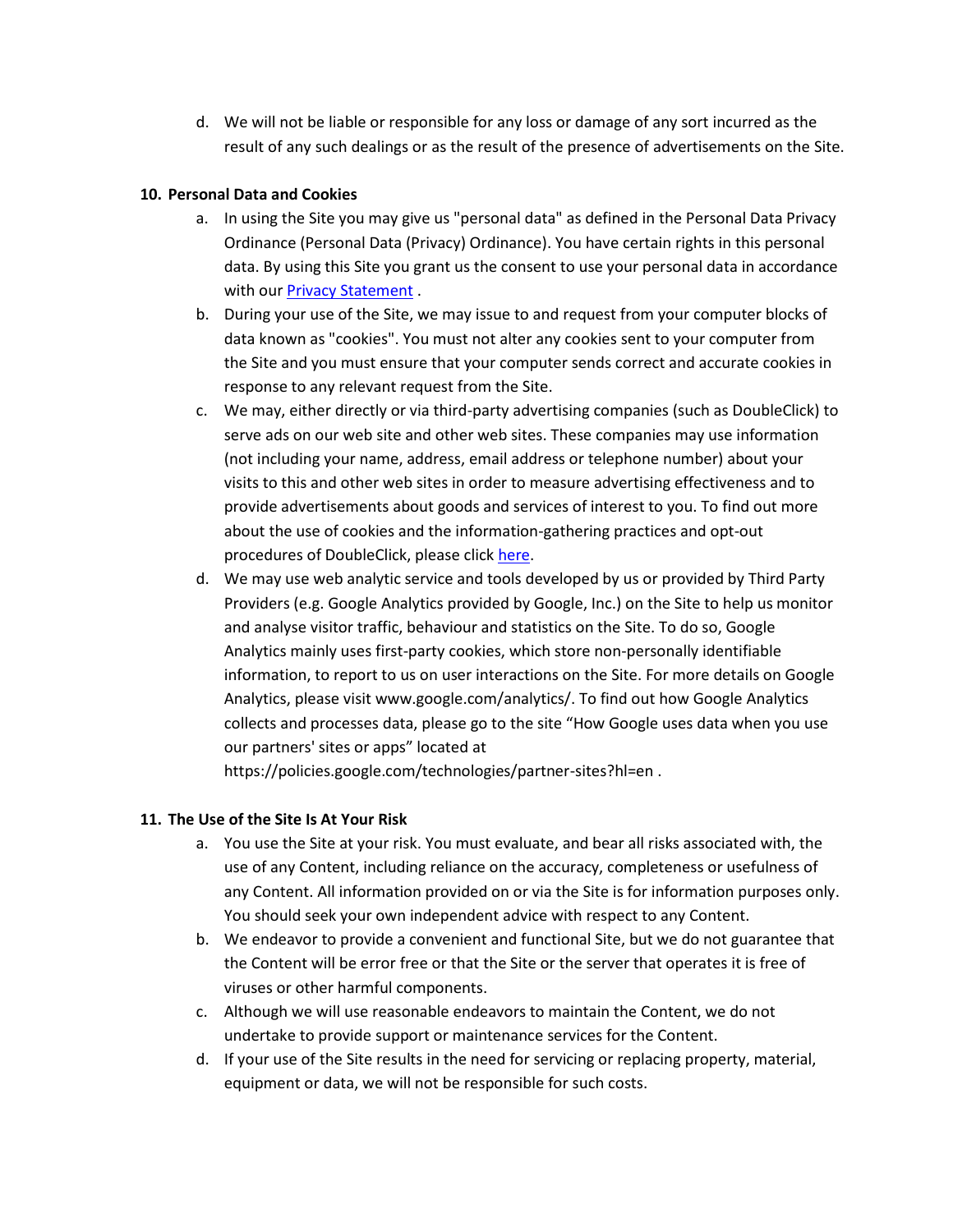- e. Without limiting the above provisions, everything on the Site is provided to you "as is" and "as available" without warranty or condition of any kind, either expressed or implied, including, but not limited to, any implied warranties of merchantability, fitness for a particular purpose, or noninfringement. We exclude all representations and warranties to the fullest extent permissible under any Applicable Law.
- f. If a jurisdiction does not allow the exclusion of implied warranties in accordance with paragraph (e) but allows limitations of a certain maximum extent then we limit our warranties to that extent.

# **12. Limitation of Liability**

- a. We will accept no liability whatsoever for any direct, incidental, consequential or indirect damages, loss or corruption of data, loss of profits, goodwill, bargain or opportunity or loss of anticipated savings or any other loss resulting from your access to, reliance on, or use of, or inability to use the Site and the Content, whether based on warranty, contract, tort, negligence or any other legal theory, and whether or not we know of the possibility of such damage.
- b. If a jurisdiction does not allow the exclusion or limitation of liability in accordance with paragraph (a) but allows a limitation of a certain maximum extent then our liability is limited to that extent.

# **13. Cancellation**

- a. Where you are required to register with us, you may cancel such registration at any time by notifying us.
- b. We may cancel your registration if you do not visit the Site for an extended period of time, or if we reasonably believe that you have violated any Applicable Laws, acted inconsistently with the letter or spirit of this agreement, or have violated our rights or those of another party.
- c. The provisions of these terms and conditions entitled "Use of the Site is at Your Risk", "Limitation of Liability," and "General Provisions" will survive cancellation of your registration or termination of this agreement.

# **14. Notices**

- a. We will give you any necessary notices by posting them on the Site. You agree:
	- i. to check the Site for notices; and
	- ii. that you will be considered to have received a notice when it is made available to you by posting on the Site.

# **15. General Provisions**

a. If any part of this agreement is held to be unenforceable, the unenforceable part shall be given effect to the greatest extent possible and the remainder will remain in full force and effect.